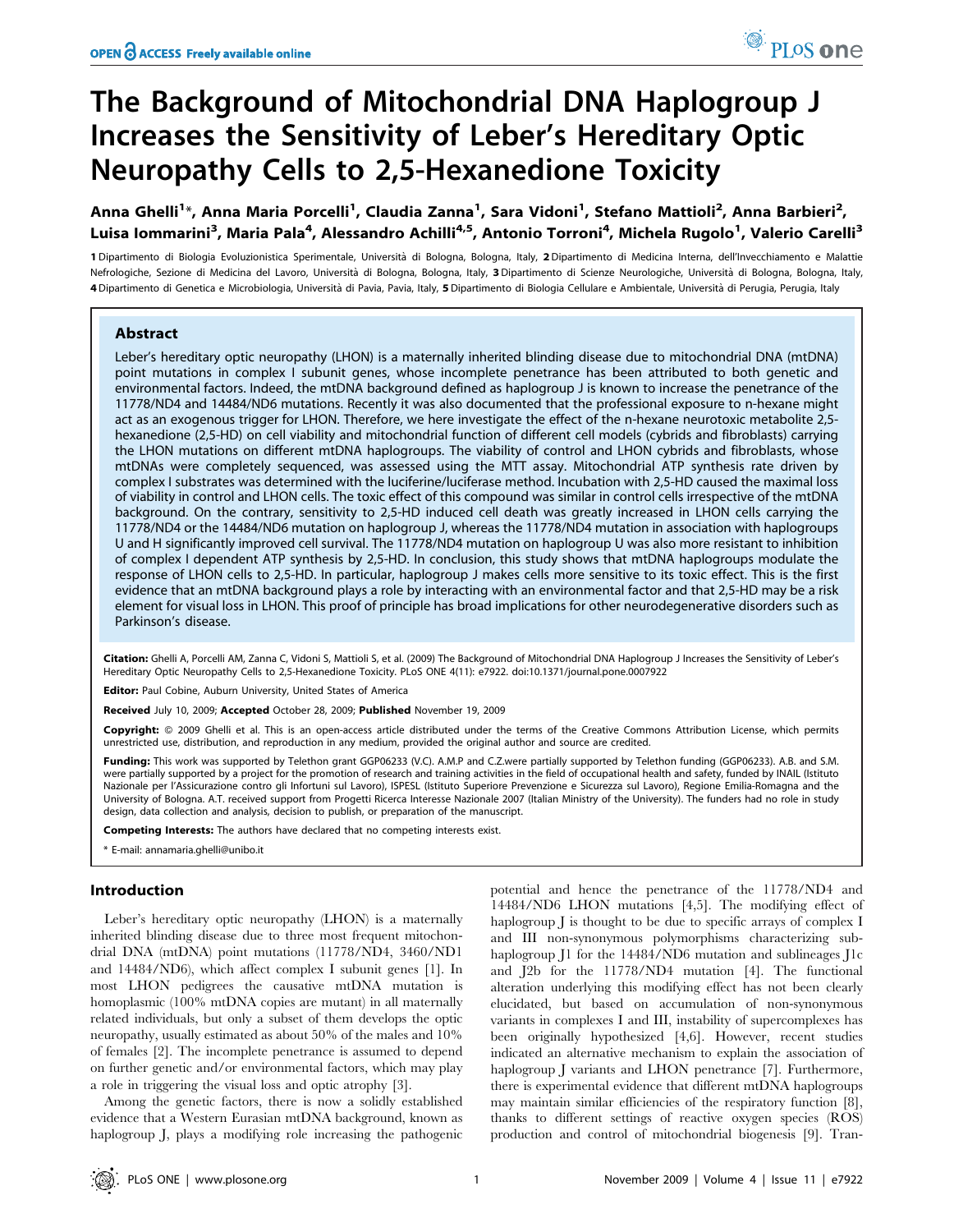scription and replication of mtDNA have also been proposed to be influenced by specific variants in the D-loop region, again involving haplogroup J [10]. The mtDNA background effect seems to be only one of the possible modifying genetic factors, in fact recent linkage analysis data suggest that one or more genes on chromosome X may also affect LHON penetrance, possibly explaining the male prevalence as well [11,12].

Environmental factors may also modulate LHON penetrance. Until recently, most of the data presented in literature are still scattered anecdotal reports. Tobacco smoking and alcohol consumption have been proposed as possible triggers for LHON [13–15], particularly because their combination has been associated with a form of optic neuropathy, i.e. tobacco-alcohol amblyopia [16], which in some cases was shown to be misdiagnosed LHON [17]. However, a recent epidemiologic study of a large cohort of LHON families reached a well-supported conclusion that tobacco smoking is indeed a triggering factor [18]. In a similar manner, exposures to agricultural pesticides, smoke, toxic vapours from industrial solvents have been variously mentioned as possible environmental triggers for LHON [15,19]. Recently, we also documented one case, a subject carrying the 11778/ND4 mutation [20], for whom the combined exposure to n-hexane and other solvents apparently acted as the trigger for the optic neuropathy.

The association between occupational exposure to solvents and neurological complications involving the retina and the optic nerve is well established [21,22]. In a cross-sectional study on 15 workers exposed to n-hexane, 11 showed macular changes and 1 had central retinopathy [23]. Glue sniffers may also suffer optic neuropathy and/or hearing loss [24–26]. Exposure to (or sniffing of) toluene has been implicated in acute disturbances of color vision and retinal and optic nerve degeneration [27,28]. Moreover, animal models of n-hexane exposure identified 2,5 hexanedione (2,5-HD) as a neurotoxic n-hexane metabolite [29], inducing deterioration in visual function [30]. Studies on n-hexane toxicity showed uncoupling of mitochondrial respiration [31]. Furthermore, co-exposure and possible interactions between solvents and/or their metabolites may synergize the potential neurotoxicity accumulating in different tissues [32,33].

In the present study we have investigated the toxic effect of 2,5- HD in cybrids and fibroblasts bearing LHON mutations and evaluated the involvement of complex I. We also assessed whether toluene further increases the 2,5-HD toxicity. Our results were evaluated in relation to the sequence variation and the haplogroup affiliation of the mtDNA on which the LHON pathogenic mutation was present.

## Results

## Genetic Characterization of the Cells

We employed the well established cell model for mtDNA functional studies called cybrids (transmitochondrial cytoplasmic hybrids), which has the advantage to maintain a constant nuclear background and use different mtDNAs [34]. However, nuclear genome variation may also have specific interactions with the mtDNA, thus primary cell lines derived from LHON patients, such as fibroblasts, containing both the original nuclear and mitochondrial genomes were also used.

Control and LHON cybrids are the same already characterized in previous investigations, with all LHON cybrids being homoplasmic mutant for one of the three primary mutations [7,8,35–38]. For some of the cybrid clones the complete mtDNA sequence was already available [7], but for the others has been determined in the current study (Table 1).

The LHON fibroblasts were also homoplasmic mutant for one of the three primary mutations. The complete mtDNA sequence was also determined for both control and LHON fibroblasts (Table 1). For each LHON and control cell line (cybrids and fibroblasts), the haplogroup affiliation and the full list of nonsynonymous mtDNA mutations are listed in Table 1.

#### Viability Experiments with 2,5-HD in Cybrids

The 2,5-HD toxicity was analyzed by determining the doseresponse relationship in control (Figure 1A) and LHON cybrids (Figure 1B). The loss of viability induced by 24 hours incubation with different concentrations of 2,5-HD was independent of the mtDNA background in control cybrids (Figure 1A). On the contrary, LHON cybrids showed a mtDNA haplogroup dependent behaviour (Figure 1B). The LHON cybrid clone carrying the 11778/ND4 mutation on haplogroup U was the most resistant to the toxic effect of 2,5-HD (70% of cells still viable with 12 mg/ml), whereas the LHON cybrid clones on haplogroup J1 were the most sensitive (only 15% of cells viable). In particular, the LHON cybrid clones carrying the 14484/ND6 mutation on haplogroup J1 (J1c and J1b) were as sensitive to 2,5-HD as the one carrying the 11778/ND4 mutation on a similar background (J1c). LHON cybrid clones bearing the 3460/ND1 mutation on haplogroups T and H were similar to controls. The time-dependent changes of viability in control and LHON cybrids, preincubated with 12 mg/ ml of 2,5-HD reported in figures 1C and 1D, showed a similar behaviour. Figure 1E summarizes the percentages of viable cells after 24 hours incubation with 12 mg/ml of 2,5-HD, showing that the 11778/ND4 and 14484/ND6 LHON mutations in combination with haplogroup J1 were significantly more sensitive to the toxic effect relative to controls. On the contrary, the cybrid clone harbouring the 11778/ND4 mutation on haplogroup U was significantly associated with a marked resistance to 2,5-HD toxicity.

# ATP Synthesis Rate in Cybrids Treated with 2,5-HD

We preliminarily attempted to measure the complex I activity in cybrids to test if the toxic effect of 2,5-HD was mainly mediated through this pathway, which is impaired by the LHON mutations. However, we verified a low reproducibility of this assay, in particular of the titration of 2,5-HD on complex I activity. Alternatively, we decided to assess the ATP synthesis driven by substrates of both complex I (pyruvate and malate) and complex II (succinate) to investigate if and how the 2,5-HD toxic effect was mediated by inhibition of the mitochondrial respiratory chain. This analysis was restricted to the LHON cybrid clones that were significantly different from controls in the viability assay as reported in figure 1E.

Figures 2A and B show the 2,5-HD dose–response of ATP synthesis driven by complex I and II substrates after addition of 2,5-HD to digitonized cybrids. 2,5-HD inhibited the rate of ATP synthesis mediated by both the respiratory complexes, although its effect was more relevant for complex I. In particular Figure 2A illustrates that the inhibitory effect of 2,5-HD was maximal at the concentration of 10 mg/ml for all cybrid clones, except for that bearing the 11778/ND4 mutation on haplogroup U. The results obtained at 10 mg/ml 2,5-HD are summarized in figures 2C and D. The statistical analysis reveals that the ATP synthesis through complex I in cybrids with the 11778/ND4 mutation on haplogroup U only was significantly less sensitive to 2,5-HD (Figure 2C). The same analysis carried out for complex II substrate showed a similar inhibition of ATP synthesis in all cybrid clones (Figure 2D), indicating that complex I might be seems specifically affected by 2,5-HD.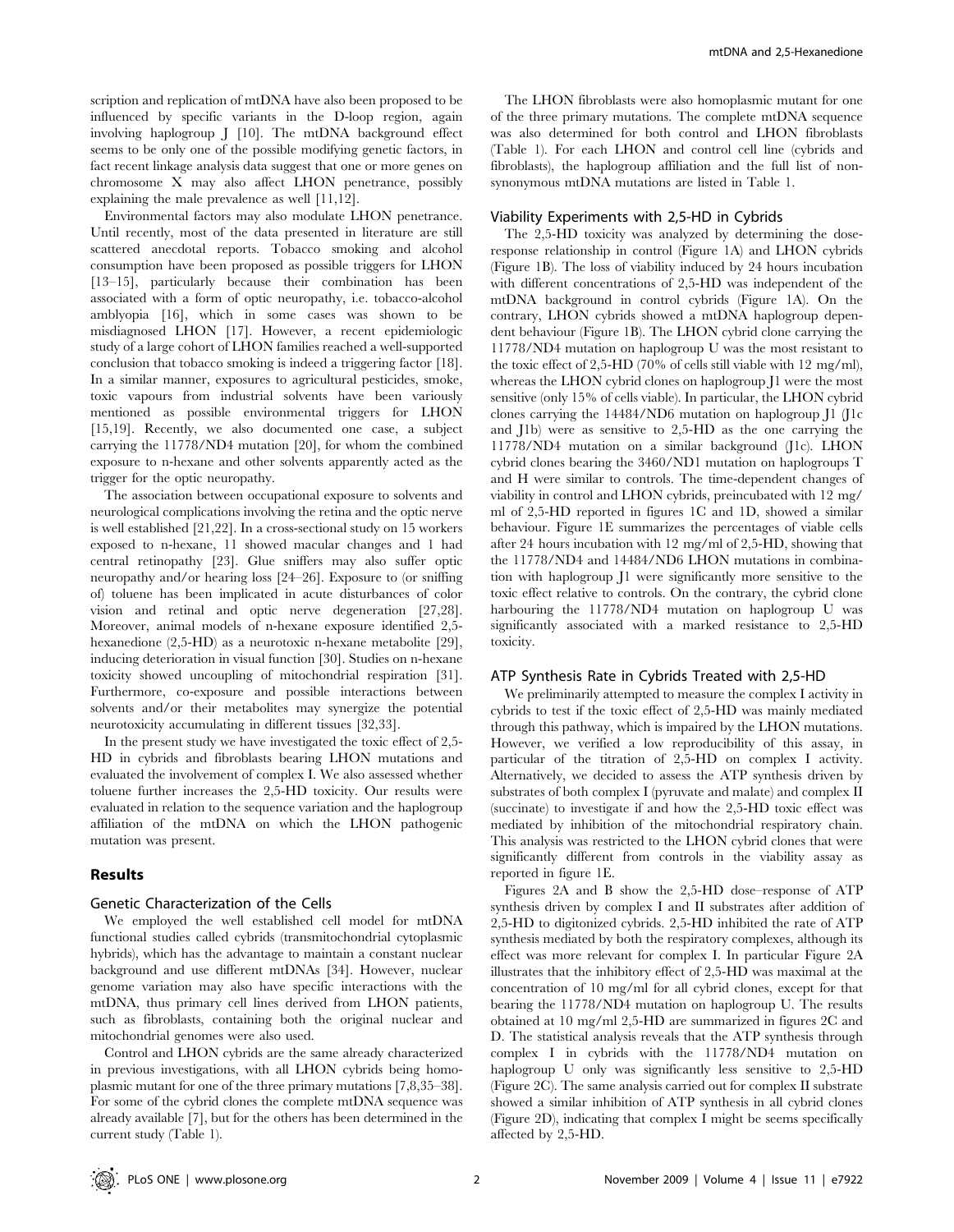Table 1. Haplogroup affiliation and non-synonymous nucleotide changes of mtDNAs from LHON and control cybrid and fibroblast cell lines used in this study.

| <b>Cell lines</b>  | <b>GenBank ID</b> | <b>LHON</b> mutation | Haplogroup     | Non-synonymous polymorphisms relative to CRS <sup>a</sup> | Amino acid change    |
|--------------------|-------------------|----------------------|----------------|-----------------------------------------------------------|----------------------|
| Cybrids            |                   |                      |                |                                                           |                      |
| <b>HGA</b>         | GQ304740          | Control              | J1c            | T4216C (ND1)                                              | Tyr>His              |
|                    |                   |                      |                | A10398G (ND3)                                             | Thr > Ala            |
|                    |                   |                      |                | A13681G (ND5)                                             | Thr > Ala            |
|                    |                   |                      |                | G13708A (ND5)                                             | Ala > Thr            |
|                    |                   |                      |                | C14766T (CYTB)                                            | Thr > He             |
|                    |                   |                      |                | T14798C (CYTB)                                            | Phe>Leu              |
|                    |                   |                      |                | C15452A (CYTB)                                            | $Leu>$ lle           |
| <b>HPC</b>         | EU915472 [7]      | Control              | H <sub>5</sub> | A7245G (COI)                                              | Thr > Ala            |
| <b>HPS</b>         | GQ304741          | Control              | T <sub>2</sub> | T4216C (ND1)                                              | $Tyr > H$ is         |
|                    |                   |                      |                | A4917G (ND2)                                              | Asn > Asp            |
|                    |                   |                      |                | C10750T (ND4L)                                            | Asn>Ser              |
|                    |                   |                      |                | C14766T (CYTB)                                            | lle>Thr              |
|                    |                   |                      |                | C15452A (CYTB)                                            | $Leu>$ lle           |
| <b>HPE</b>         | EU915476 [7]      | G11778A (ND4)        | J1c            | T4216C (ND1)                                              | Tyr > His            |
|                    |                   |                      |                | A10398G (ND3)                                             | Thr > Ala            |
|                    |                   |                      |                | T12083G (ND4)                                             | Ser>Ala              |
|                    |                   |                      |                | G13708A (ND5)                                             | Ala > Thr            |
|                    |                   |                      |                | C14766T (CYTB)                                            | Thr > He             |
|                    |                   |                      |                | T14798C (CYTB)                                            | Phe>Leu              |
|                    |                   |                      |                | C15452A (CYTB)                                            | Leu>lle              |
| <b>HFF</b>         | EU915477 [7]      | G11778A (ND4)        | U5a1           | G9477A (COIII)                                            | $Val >$ lle          |
|                    |                   |                      |                | A9667G (COIII)                                            | Asn > Ser            |
|                    |                   |                      |                | C14766T (CYTB)                                            | Thr > He             |
|                    |                   |                      |                | A14793G (CYTB)                                            | His>Arg              |
| <b>RJ206</b>       | GQ304742          | G3460A (ND1)         | T1a            | T4216C (ND1)                                              | Tyr>His              |
|                    |                   |                      |                | A4917G (ND2)                                              | Asn > Asp            |
|                    |                   |                      |                | C14766T (CYTB)                                            | Thr > He             |
|                    |                   |                      |                | C15452A (CYTB)                                            | $Leu>$ lle           |
| HMM12              | EU915475 [7]      | G3460A (ND1)         | H12            | A14552G (ND6)                                             | Val>Ala              |
| <b>HL180</b>       | EU915479 [7]      | T14484C (ND6)        | J1c            | T4216C (ND1)                                              | Tyr>His              |
|                    |                   |                      |                | T7042C (COI)                                              | Val>Ala              |
|                    |                   |                      |                |                                                           | Thr > Ala            |
|                    |                   |                      |                | A10398G (ND3)                                             |                      |
|                    |                   |                      |                | G13708A (ND5)                                             | Ala > Thr<br>Ser>Leu |
|                    |                   |                      |                | G14279A (ND6)                                             | $Thr >$ lle          |
|                    |                   |                      |                | C14766T (CYTB)<br>T14798C (CYTB)                          | Phe>Leu              |
|                    |                   |                      |                | C15452A (CYTB)                                            | $Leu>$ lle           |
|                    |                   |                      | J1b            |                                                           |                      |
| HBA2               | EU915478 [7]      | T14484C (ND6)        |                | T4216C (ND1)                                              | Tyr>His              |
|                    |                   |                      |                | G5460A (ND2)                                              | Ala > Thr            |
|                    |                   |                      |                | G8557A (ATP6)                                             | Ala > Thr            |
|                    |                   |                      |                | A10398G (ND3)                                             | Thr > Ala            |
|                    |                   |                      |                | G13708A/(ND5)                                             | Ala > Thr            |
|                    |                   |                      |                | T13879C/(ND5)                                             | Ser>Pro              |
|                    |                   |                      |                | C14766T (CYTB)                                            | Thr > He             |
|                    |                   |                      |                | C15452A (CYTB)                                            | $Leu>$ lle           |
| <b>Fibroblasts</b> |                   |                      |                |                                                           |                      |
| C88/F03W           | GQ304743          | Control              | J1c            | T4216C (ND1)                                              | Tyr>His              |
|                    |                   |                      |                | A10398G (ND3)                                             | Thr > Ala            |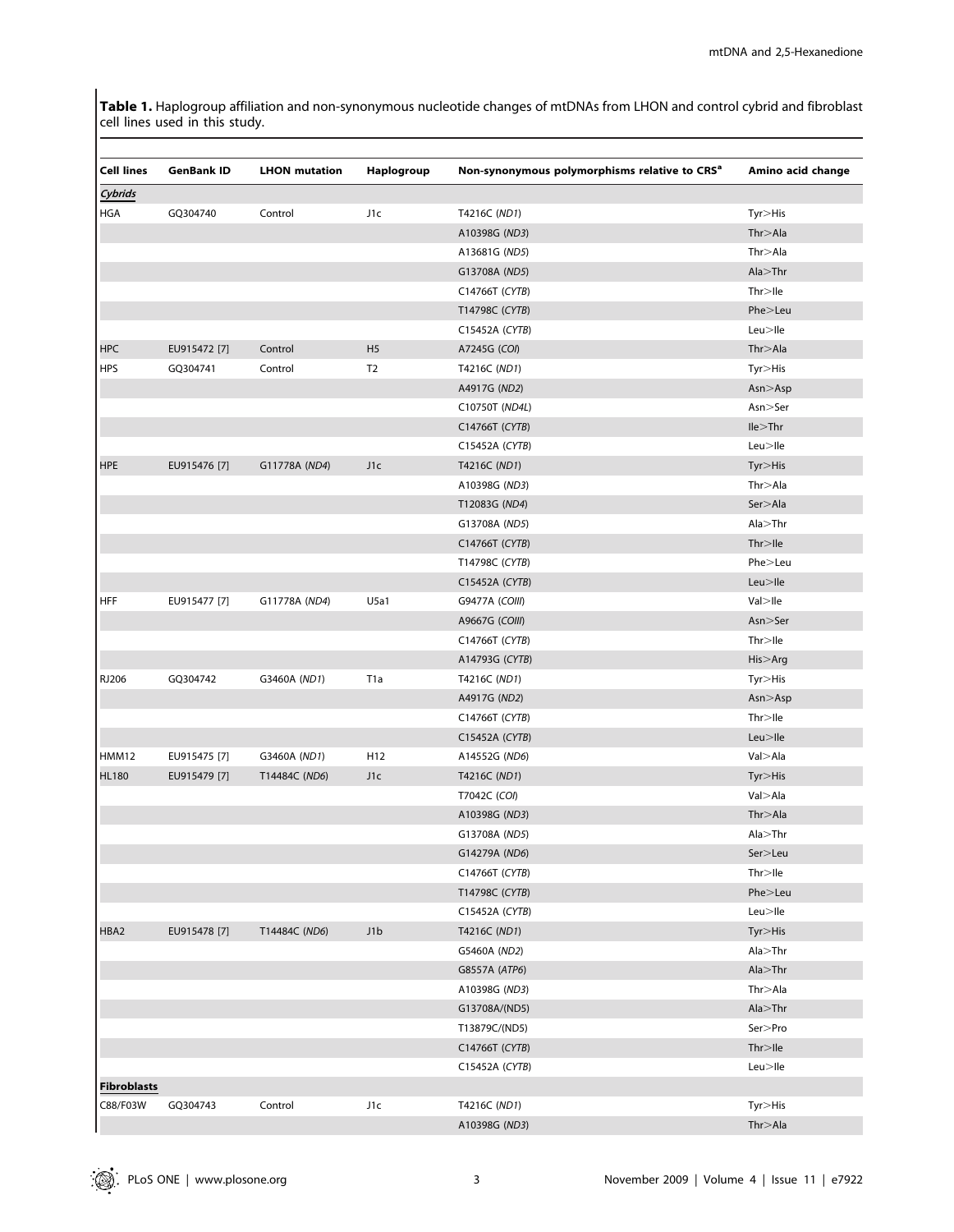Table 1. Cont.

| <b>Cell lines</b> | <b>GenBank ID</b> | <b>LHON</b> mutation | Haplogroup       | Non-synonymous polymorphisms relative to CRS <sup>a</sup> | Amino acid change |
|-------------------|-------------------|----------------------|------------------|-----------------------------------------------------------|-------------------|
|                   |                   |                      |                  | G13708A (ND5)                                             | Ala > Thr         |
|                   |                   |                      |                  | C13934T (ND5)                                             | Thr>Met           |
|                   |                   |                      |                  | C14766T (CYTB)                                            | $Thr >$ lle       |
|                   |                   |                      |                  | T14798C (CYTB)                                            | Phe>Leu           |
|                   |                   |                      |                  | C15452A (CYTB)                                            | $Leu>$ lle        |
| KM/F08W           | GQ304744          | Control              | T <sub>2</sub> b | T4216C (ND1)                                              | Tyr > His         |
|                   |                   |                      |                  | A4917G (ND2)                                              | Asn > Asp         |
|                   |                   |                      |                  | G9948A (COIII)                                            | $Val >$ lle       |
|                   |                   |                      |                  | T14766T (CYTB)                                            | $Thr >$ lle       |
|                   |                   |                      |                  | C15452A (CYTB)                                            | $Leu>$ lle        |
| VS/F07W           | GQ304745          | Control              | $H^*$            | none                                                      |                   |
| FJ/F08L           | GQ304746          | G11778A (ND4)        | J1c              | T4216C (ND1)                                              | Tyr > His         |
|                   |                   |                      |                  | G9145A (ATP6)                                             | Ala > Thr         |
|                   |                   |                      |                  | A10398G (ND3)                                             | Thr > Ala         |
|                   |                   |                      |                  | G13708A (ND5)                                             | Ala > Thr         |
|                   |                   |                      |                  | A13933G (ND5)                                             | Thr > Ala         |
|                   |                   |                      |                  | C14766T (CYTB)                                            | $Thr >$ Ile       |
|                   |                   |                      |                  | T14798C (CYTB)                                            | Phe>Leu           |
|                   |                   |                      |                  | C15452A (CYTB)                                            | $Leu>$ lle        |
| RA/F07L           | GQ304747          | G11778A (ND4)        | $H^*$            | A7904G (COII)                                             | Thr > Ala         |
|                   |                   |                      |                  | G14249A (ND6)                                             | Ala > Val         |
| CC/F09L           | EF060364 [44]     | G3460A (ND1)         | U4a              | C14766T (CYTB)                                            | Thr > He          |
|                   |                   |                      |                  | T15693C (CYTB)                                            | $Met >$ Thr       |
|                   |                   |                      |                  | G15773A (CYTB)                                            | Val>Met           |
| WR/F30L           | GQ304748          | T14484C (ND6)        | $\vee$           | none                                                      |                   |
| HL/F29L b         | EU915479 [7]      | T14484C (ND6)        | J1c              | T4216C (ND1)                                              | $Tyr > H$ is      |
|                   |                   |                      |                  | T7042C (COI)                                              | Val > Ala         |
|                   |                   |                      |                  | A10398G (ND3)                                             | Thr > Ala         |
|                   |                   |                      |                  | G13708A (ND5)                                             | Ala > Thr         |
|                   |                   |                      |                  | G14279A (ND6)                                             | Ser>Leu           |
|                   |                   |                      |                  | C14766T (CYTB)                                            | $Thr >$ Ile       |
|                   |                   |                      |                  | T14798C (CYTB)                                            | Phe>Leu           |
|                   |                   |                      |                  | C15452A (CYTB)                                            | $Leu>$ lle        |

<sup>a</sup>rCRS refers to the revised Cambridge reference sequence [58]. In addition, all mtDNAs differed from rCRS, which belongs to haplogroup H2a, for A8860G (ATP6) and A15326G (CYTB). <sup>b</sup>

<sup>b</sup>This fibroblast cell line is from the same patient and harbours the same mtDNA as cybrid HL180.

doi:10.1371/journal.pone.0007922.t001

# Viability Experiments with 2,5-HD in Fibroblasts

The cybrid cell model allows studying the effect of mtDNA mutations in the context of the same nuclear background [34]. However, it has been reported that the cybridization process causes a substantial cellular stress and that genetic instability could produce variability in gene expression [39]. Furthermore, specific variability in the interaction of nuclear and mitochondrial genomes has been also reported and the coevolution of the two genomes debated [40,41]. We therefore decided to test the effect of 2,5-HD also in a set of control and LHON fibroblasts stratifying again the results according to the haplogroup affiliation of their mtDNAs.

Figure 3A shows that 24 hours incubation with different concentrations of 2,5-HD reduced the viability of control fibroblasts independently from the mtDNA background. On the

contrary, LHON fibroblasts carrying the 11778/ND4 mutation on haplogroup H were the most resistant to the toxic effect of 2,5- HD (at 12 mg/ml approximately 70% of cells still viable), whereas the LHON fibroblasts on haplogroup J1 were the most sensitive (Figure 3B). The behaviour of fibroblasts with the 14484/ND6 mutation bearing haplogroup V and with the 3460/ND1 mutation on haplogroup U was similar to controls. The time-dependent changes of viability in control and LHON fibroblasts treated with 12 mg/ml of 2,5-HD (figure 3C and 3D) reveals that, consistently with the other experiments, the 11778/ND4 and 14484/ND6 mutations associated with haplogroup J1 were the most sensitive. Furthermore, the 11778/ND4 mutation with haplogroup H and the 14484/ND6 with haplogroup V were similarly resistant up to 16 hours incubation, whereas at 24 hours the viability of this latter cell line decreased to values similar to controls. Figure 3E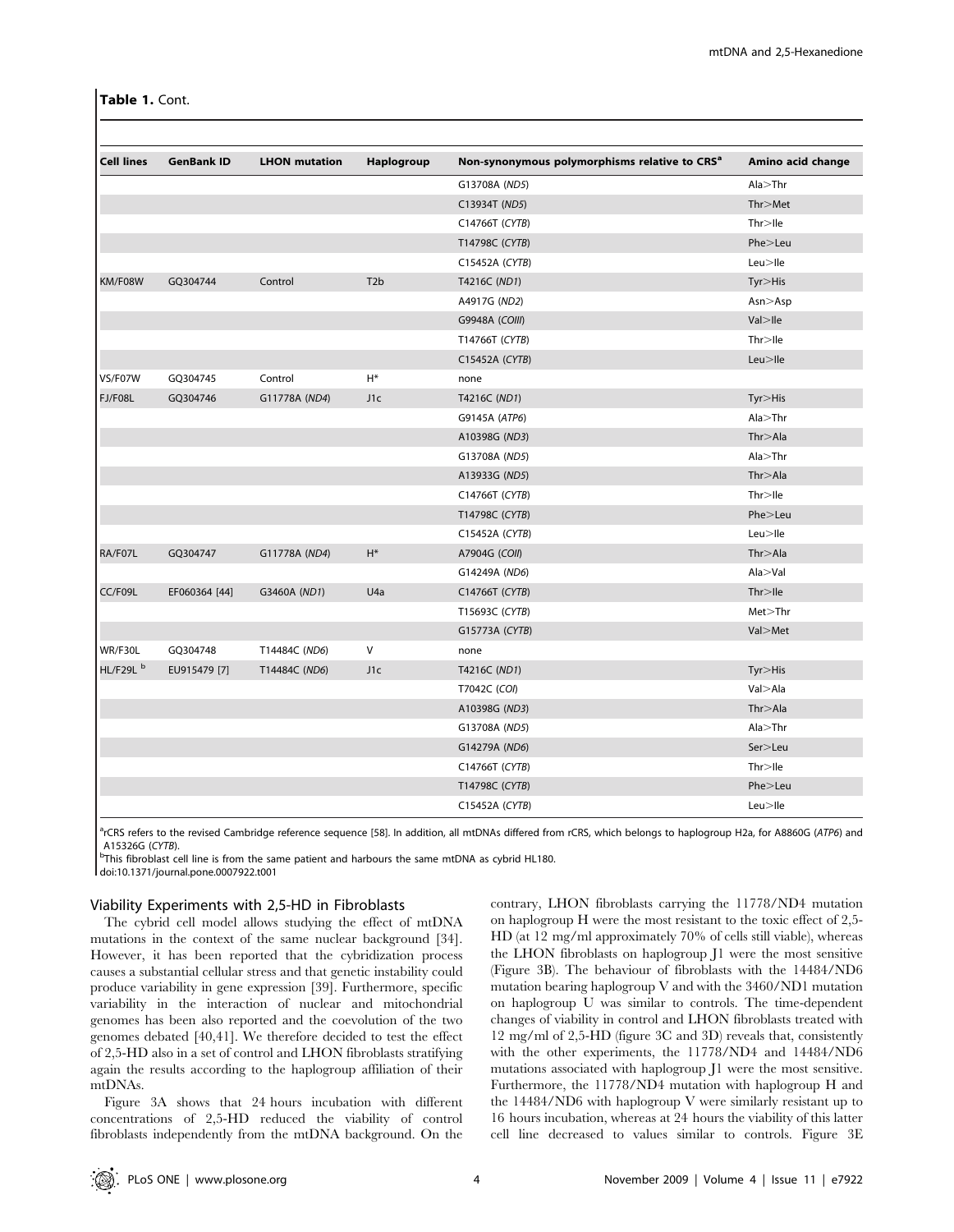

Figure 1. Effect of 2,5-HD on viability of control and LHON cybrids with mtDNAs belonging to different haplogroups. Dose-responses of viability of control (A) and LHON (B) cybrids, with the respective mtDNA haplogroups, incubated for 24 hours in DMEM containing the indicated amounts of 2,5-HD. Time-courses of viability of control (C) and LHON (D) cybrids incubated with 12 mg/ml 2,5-HD. (E) Statistical analysis of the same data obtained in control and LHON cybrids, incubated for 24 hours with 12 mg/ml 2,5-HD. Cell viability was determined and statistically analyzed as described in the Methods section. Data are means $\pm$ SD of at least 3 determinations. \*denotes significantly different values (p<0.05) determined by One Way ANOVA followed by the Holm-Sidak method. doi:10.1371/journal.pone.0007922.g001

summarizes the results obtained after 24 hours of incubation with 12 mg/ml of 2,5-HD, showing that a similar decrease in viable cells (about 50%) was observed in control fibroblasts with haplogroups J1, T, and H. Conversely, LHON fibroblasts carrying the 11778/ND4 or 14484/ND6 mutations in association with haplogroup J1 were again significantly more sensitive to the toxic effect of 2,5-HD. Interestingly, LHON fibroblasts with the 11778/ ND4 mutation on a haplogroup H background were markedly more resistant to the toxicity of this compound, whereas no differences were observed with the other mutation/haplogroup combinations relative to controls.

# Viability Experiments with Combined 2,5-HD and Toluene

We further evaluated whether cells were differently affected by the simultaneous incubation with 2,5-HD and toluene, based on our previous report on a LHON patient who developed the disease after exposure to a combination of different organic solvents [20]. To this end a preliminary experiment was carried out by the head-space/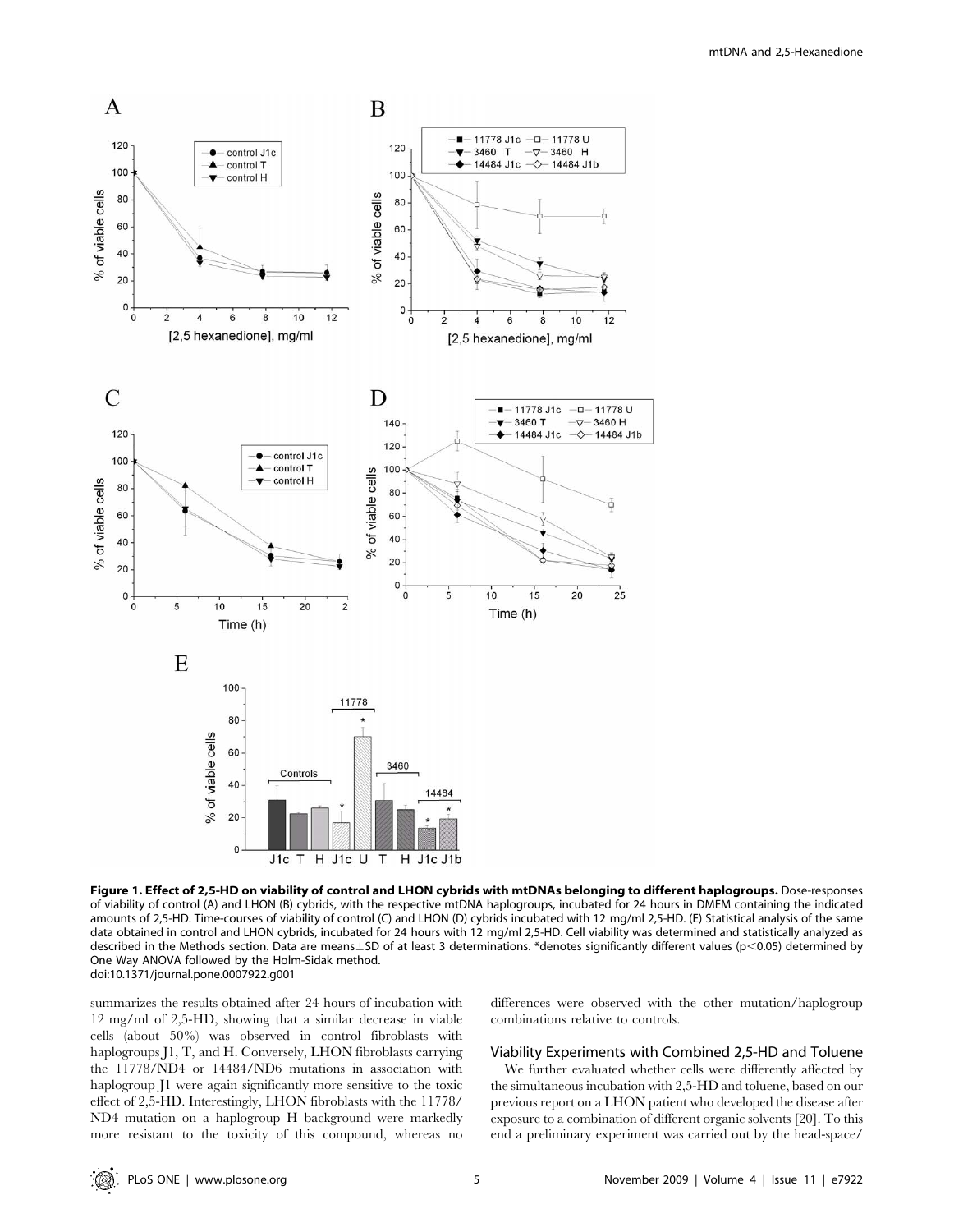

Figure 2. Effect of 2,5-HD on ATP synthesis of control and LHON cybrids with mtDNAs belonging to different haplogroups. Doseresponses of ATP synthesis rate driven by complex I substrates (A) and complex II substrate (B) in digitonin-permeabilized cybrids after addition of the indicated amounts of 2,5-HD. Data are expressed as percentage of the values obtained in untreated samples. Statistical analysis of the same data of ATP synthesis rate obtained in control and LHON cybrids incubated with 10 mg/ml 2,5-HD in the presence of complex I substrates (C) or complex II substrate (D). Data are means $\pm$ SD of at least 3 determinations. \*denotes significantly different values (p<0.05), determined by One Way ANOVA followed by the Holm-Sidak method. doi:10.1371/journal.pone.0007922.g002

SPME/GC-MS method to determine the greatest concentration of toluene soluble in DMEM, with and without 2,5-HD. We established that the maximum concentration of toluene soluble in DMEM was 0.5 mg/ml, which increased to 0.6 mg/ml in the presence of 2,5-HD (data not shown). Cell viability was than evaluated after 24 hours incubation with both 2,5-HD (12 mg/ml) and toluene (0.6 mg/ml). Figure 4A shows that the final mixture caused a marked decrease of viability in all cybrids, except in those bearing the 11778/ND4 or 14484/ND6 mutations with haplogroup J1c. For the control cybrid clone with haplogroup H and the LHON 3460/ND1 cybrid clone on haplogroup T, only a nonsignificant tendency was observed for the additive effect of toluene. A similar additive effect was also observed in fibroblasts (Figure 4B), except for the 3460/ND1 mutation on haplogroup U and again the 11778/ND4 or 14484/ND6 mutations with haplogroup J1c. It is worth noting that exposure to toluene alone had no effect on cell viability (data not shown).

# Discussion

The current study shows that mtDNA genetic variation, defined in terms of haplogroups, and environmental factors may interact becoming relevant to the pathogenesis of a human disease. The proof of principle of this interaction has broad implications on disease predisposition. In the specific case we applied the paradigm of a mitochondrial disorder dependent on mtDNA point mutations, for which there was an established evidence that certain mtDNA backgrounds play a role to modulate penetrance [4,5]. Our results have a two-fold relevance for LHON patients. First, 2,5-HD has a detrimental effect on cell viability. Second, the sensitivity to this toxicant of cells carrying the 11778/ND4 and 14484/ND6 LHON pathogenic mutations is modified by the mtDNA background, being haplogroup J1 the most sensitive. Haplogroup J is also the same mtDNA background previously associated with an increased penetrance for these LHON mutations [4,5].

By studying cells under the assumption of a constant nuclear background, in which different mtDNAs were introduced, we observed that haplogroup J1 was the most sensitive to the toxicant, when the LHON pathogenic mutations 11778/ND4 or 14484/ ND6 were present. Only the combination of these LHON pathogenic mutations with haplogroup J1 background increased the sensitivity to 2,5-HD, as shown by the direct comparison with control cybrids carrying haplogroup J1 mtDNA without the LHON mutations. Moreover, we observed that the single cybrid clone carrying the 11778/ND4 mutation on haplogroup U behaved as the most resistant to the toxicant effects. Unfortunately, we could not mirror our results on haplogroup J1 for the LHON cell line carrying haplogroup U, not having available a control cybrid cell line with a haplogroup U mtDNA for direct comparison.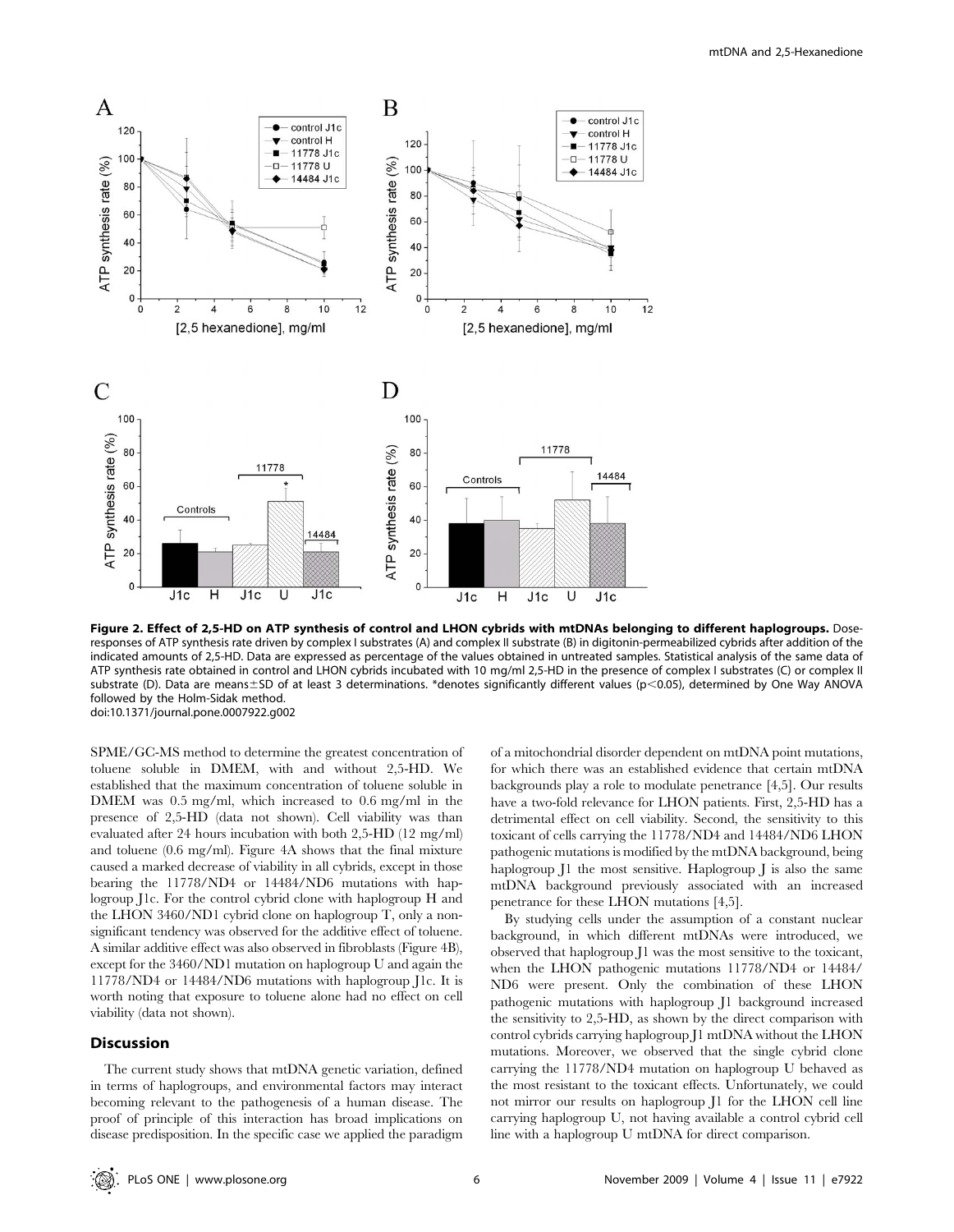

Figure 3. Effect of 2,5-HD on viability of control and LHON fibroblasts with mtDNAs belonging to different haplogroups. Doseresponses of viability of control (A) and LHON (B) fibroblasts, with the respective mtDNA haplogroups, incubated for 24 hours in DMEM containing the indicated amounts of 2,5-HD. Time-courses of viability of control (C) and LHON (D) fibroblasts incubated with 12 mg/ml 2,5-HD. (E) Statistical analysis of the same data obtained in control and LHON fibroblasts, incubated for 24 hours with 12 mg/ml 2,5-HD. Cell viability was determined and statistically analyzed as described in the Methods section. Data are means $\pm$ SD of 3 determinations. \*denotes significantly different values (p<0.05), determined by One Way ANOVA followed by the Holm-Sidak method. doi:10.1371/journal.pone.0007922.g003

By direct assessment of the ATP synthesis rate, we also demonstrated that the neurotoxin 2,5-HD inhibited the oxidative phosphorylation. Previous studies documented a direct effect of the n-hexane metabolite 2,5-HD at the mitochondrial level. In fact, inhibition of state 3 respiration was reported after 2,5-HD addition to isolated brain mitochondria and also after chronic treatment of rats [42]. Furthermore, 2,5-HD was shown to induce apoptotic death in spermatogenic cells through a mitochondrial

pathway, involving loss of mitochondrial membrane potential [43]. We report here that the 2,5-HD effect was more relevant in the presence of the complex I substrates, having observed that the LHON cybrid cell line carrying haplogroup U was still the most resistant, whereas no difference between cybrid cell lines was observed with the complex II substrate succinate. One conclusion that we can draw from this first round of experiments is that only the co-presence of the mtDNA pathogenic mutation for LHON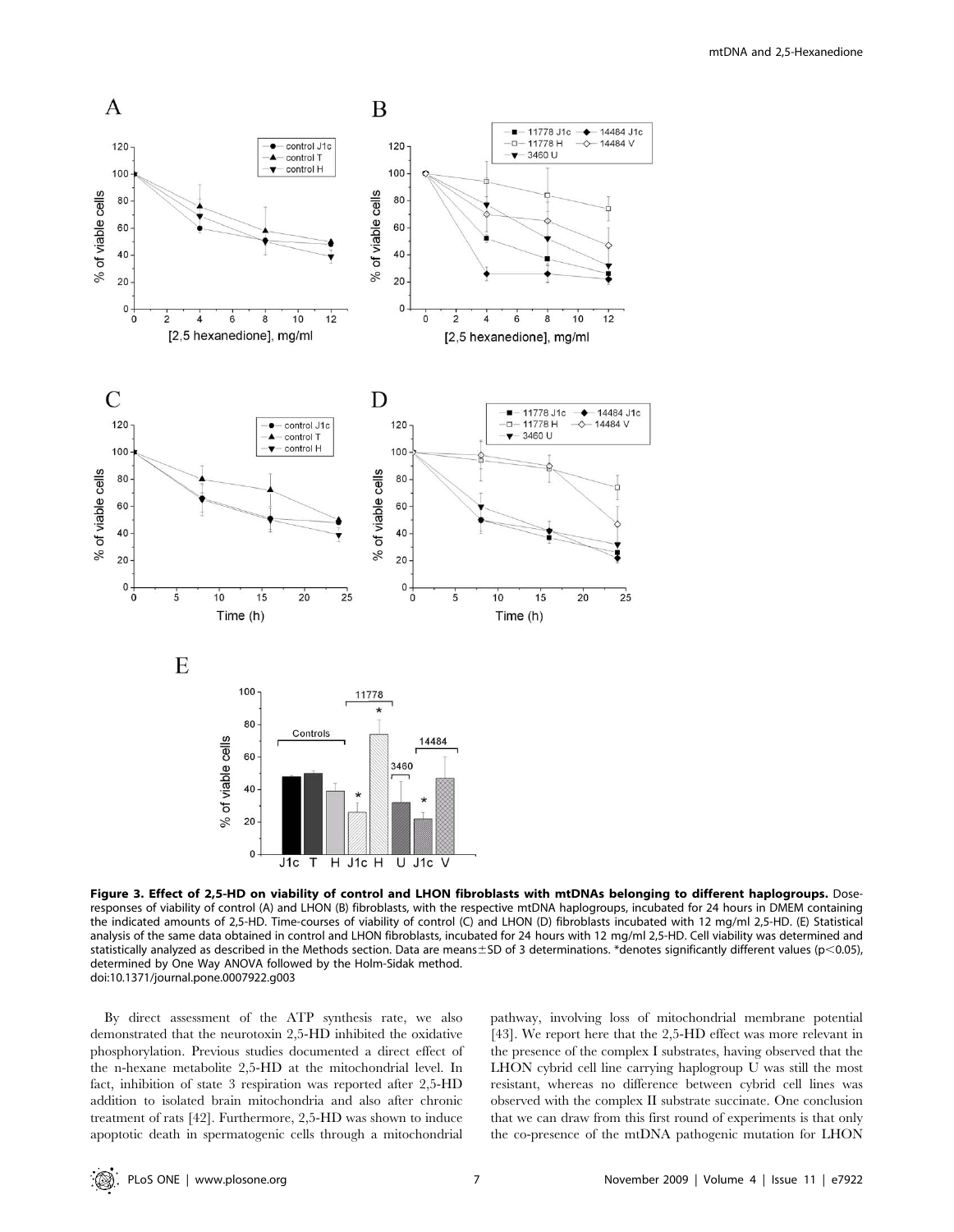

B



Figure 4. Viability of control and LHON cells after incubation with 2,5-HD and toluene. Cybrids (A) and fibroblasts (B) were incubated for 24 hours in DMEM containing 12 mg/ml 2,5-HD alone or in the presence of 5 mg/ml toluene. Cell viability was determined as described in figure 1. Data are means $\pm$ SD of 5 determinations. \*denotes significantly different values ( $p$ <0.05) between cells treated with 2,5-HD alone or in the presence of toluene, using the Student's t test.

doi:10.1371/journal.pone.0007922.g004

with different mtDNA haplogroups leads to the emergence of their modifying role. In other words, the co-occurrence of the primary LHON mutations 11778/ND4 and 14484/ND6 with the haplogroup J1 background further enhances cybrid sensitivity to the neurotoxin 2,5-HD.

To confirm these results on the cybrid cell system, we run the same experiments on fibroblasts obtained from controls and LHON patients. Despite the variable nuclear background, we observed the same specific hypersensitivity to 2,5-HD toxicity with the LHON/haplogroup J1 fibroblasts (11778/ND4 and 14484/ND6 mutations). It is worthy of note that in this case the direct comparison of two LHON cases carrying both the 14484/ ND6 mutation, one on haplogroup V and one on haplogroup J1, showed that only the combination 14484/J is hypersensitive to the toxicant. It is of further note that the fibroblasts with the 11778/ ND4 mutation on haplogroup H mtDNA showed high resistance to the toxic effect of 2,5-HD. The fact that two unrelated cases with the 11778/ND4 mutation (the cybrid with a haplogroup U

mtDNA and the fibroblasts with a haplogroup H mtDNA) were both hyper-resistant to the toxicant prompts the speculation that the 11778/ND4 mutation itself confers this resistance, whereas its combination with haplogroup J1 confers hyper-sensitivity. Further support to this hypothesis derives by the direct comparison of the LHON fibroblasts carrying the 11778/ND4 mutation on a haplogroup H mtDNA with the companion control fibroblasts with a mtDNA belonging to the same haplogroup, the latter failing to show any resistance to 2,5-HD toxicity. On the other hand also the 3460/ND1 mutation on haplogroups H (cybrids) and U (fibroblasts) did not show differences in 2,5- HD sensitivity relative to controls, thus supporting our hypothesis of a direct role for the 11778/ND4 mutation in 2,5-HD resistance.

The functional consequences of the non-synonymous variants clustered on haplogroup J, involving both complex I ND subunit genes and cytochrome b (cyt b), the only mtDNA-encoded subunit of complex III, remain poorly understood. Haplogroups J and T share a common root characterized by the 4216/ND1 and 15452/ cyt b ancient polymorphisms [4,44]. Haplogroups J and T then diverged by acquiring the 13708/ND5+10398/ND3 and the 4917/ND2 polymorphisms, respectively [4,44]. Therefore, the 13708/ND5 as well as the 10398/ND3 variants are still ancient root mutations, predating the divergence of haplogroup J into subclades. Some of these clades, J1c and J2b in particular, which have accumulated additional and more recent non-synonymous nucleotide changes (14798/cyt b for J1c and 15257/cyt b+15812/cy tb for J2b), have been associated with an increased penetrance of the 11778/ND4 and 14484/ND6 mutations [4,5,7]. The specific role played by all these different  $ND+cyt b$  variants clustered in J1c and J2b subclades of haplogroup J needs to be properly investigated [4,7]. However, there is also a deeper level of molecular complexity that needs to be considered. This is constituted by other non-synonymous changes, often defined as "private" or "almost private" mutations, which because of their very low population frequencies are not (yet) reported in any of the currently available databases for mtDNA variation, and for which a functional role in some cases is not unlikely. The sequencing of the entire mitochondrial genome allowed us to identify all nonsynonymous changes in our cell lines (Table 1). We found out, for instance, that the HL/F29L fibroblasts and the relate cybrid HL180 carry the  $7042T>C/COI$  and the  $14279G>A/ND6$ mutations together with the 14484/ND6 canonical LHON mutation [7]. Similarly the  $9145G > A/ATP6$  non-synonymous change is present in the FJ/F08L fibroblasts and the combination of 7904A>G/COII+14249G>A/ND6 changes characterizes the RA/F07L fibroblasts. At the moment, it is not possible to predict the effect, if any, for these non-synonymous variants, especially taking into account that their specific effects could be modulated by the mtDNA background. However, one noticeable feature that is evident from Table 1 is that all cells carrying a haplogroup J mtDNA harbor an extensive accumulation of non-synonymous variants. This finding may explain the special behaviour of haplogroup J in modulating the 2,5-HD toxicity, as shown by the current study, and in influencing LHON penetrance as previously reported [4,5].

In both cell systems, cybrids and fibroblasts, we also tested the combined effect of two toxicants, adding toluene to 2,5-HD, as we recently documented that humans may suffer exposure to a mixture of solvents [20]. In this case the synergic action of the two toxicants was demonstrated in most cell lines (cybrids and fibroblasts), but doing so we minimized most of the differences due to the mtDNA background. In particular, it must be noticed that all the LHON cell lines on the haplogroup J1c were already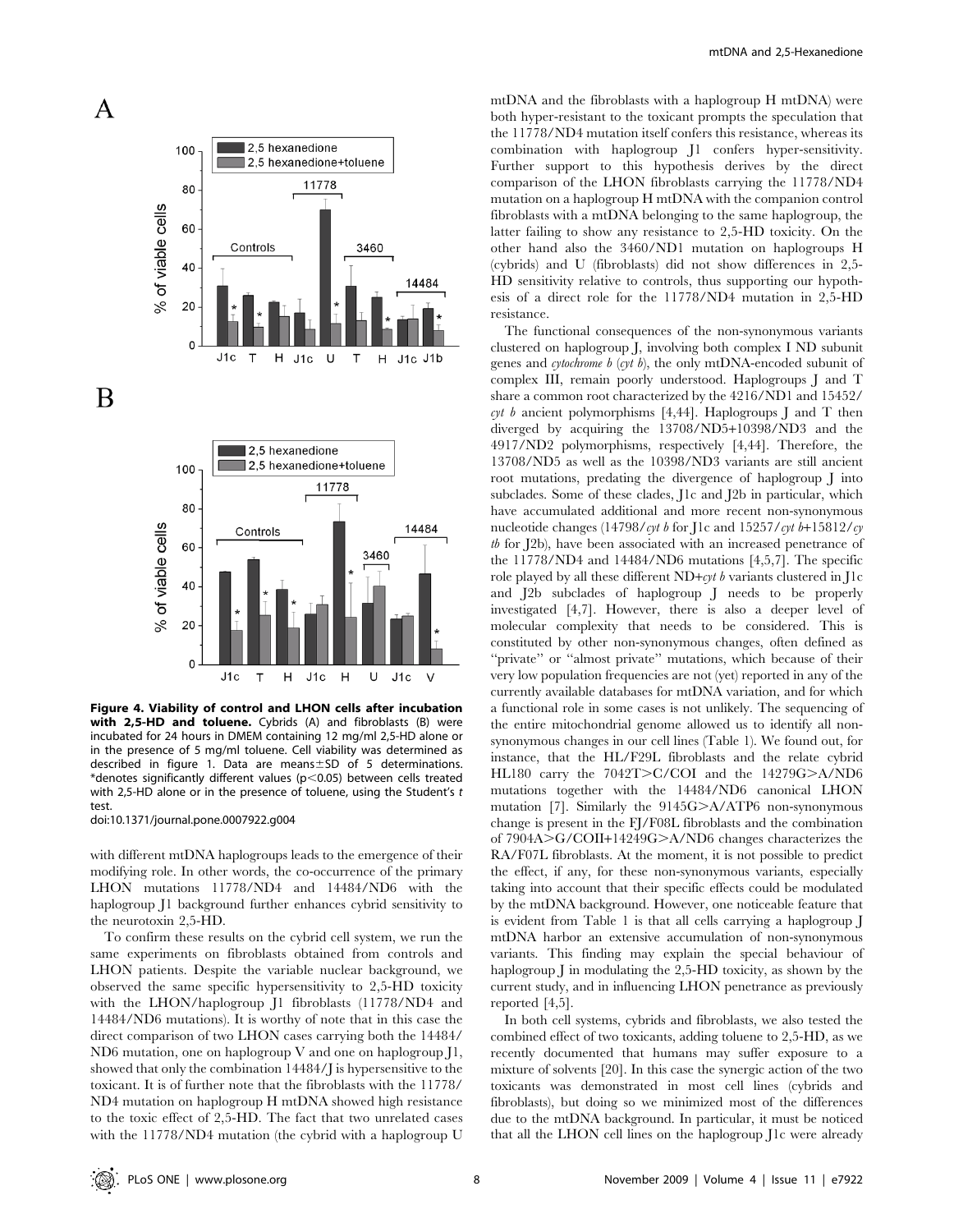hypersensitive to 2,5-HD, and the addition of toluene did not change their viability, whereas all control cells with haplogroup J1c did show a further, significant depression of their viability. By experimenting different conditions, we have noted that the interaction of toluene with 2,5-HD was essentially based on the fact that 2,5-HD increases the solubility of toluene in the medium compared to the addition of toluene alone. The synergic effect of the co-exposure to both toxicants becomes particularly relevant when we consider those cells carrying the 11778/ND4 mutation on haplogroups U or H, which were resistant to 2,5-HD alone, but decreased their viability as those with haplogroup J1c after adding toluene (Figure 4). This applies directly to the LHON patient we previously reported, which carried the 11778/ND4 mutation on a haplogroup H and was exposed at least to both n-hexane and toluene [20].

The results of the present in vitro study, which was designed only for a ''proof of principle'' demonstration, not necessarily can be directly translated into the effects of real-life exposure to 2,5-HD in human subjects genetically predisposed to LHON (or to other mitochondrial diseases). The absence of an animal model for LHON greatly limits more extensive investigations. However, it should be noticed that the concentrations of 2,5-HD used in the present study were much higher than would be encountered in real-world situations, such as those where occupational exposure to n-hexane metabolite (of which the 2,5-HD is the toxic metabolite) can lead to neuropathy [45]. However, it is also unknown how these toxicants may be absorbed, transported and accumulated both in cultured cells(cybrids and fibroblasts) or in vivo tissues and in particular, the concentrations achieved in mitochondria of retinal ganglion cells in the retina. Moreover, the limit values proposed for the occupational oxposure to n-hexane are calculated on the basis of is capability to produce, through 2,5- HD, axonal damages but nothing is known about the exposure level can lead to death of fibroblasts or other cells.

The proof of principle provided by the present study, demonstrating that mtDNA haplogroups may interact with environmental factors, has broad implications. For example, exposure to environmental factors, either toxic as tobacco smoke or the complex I inhibitor rotenone widely used as pesticide, or even just variations in diet, have all been variously implicated in predisposition to cancer or late onset neurodegenerative diseases such as Parkinson (PD) and Alzheimer (AD) diseases [46]. In the case of PD there are multiple analogies with LHON. For PD there is converging evidence that defective complex I underlies part of the pathogenic mechanism. In fact, it has been experimentally shown that 1-methyl 4-phenyl 1,2,3,6-tetrahydropyridine (MPTP) and rotenone exposure, both complex I inhibitors, may induce a disorder closely mimicking PD in humans and animals [47–50]. Based on this evidence, it has been proposed that the wide use of rotenone as pesticide and its environmental presence may underlie a subset of the sporadic PD cases in the US [50]. Furthermore, certain single nucleotide polymorphisms or a haplogroup have been suggested to play a modifying role [51,52]. These considerations put Parkinson disease on the spot for being another candidate disease to investigate the possible interaction of environmental exposure to toxics and mtDNA haplogroups in modulating protection or predisposition to develop the disease. Similar scenarios may be envisaged for mtDNA haplogroup/diet interactions in high impact diseases such as hypertension, obesity, diabetes and cancer [53]. Careful evaluations performed by combining large scale epidemiological investigation with in vitro cell studies may prove a powerful tool to highlight specific genetic/ environmental interactions relevant for the pathogenic or protective mechanisms in these very frequent disorders.

# Materials and Methods

#### **Materials**

3-[4,5-dimethylthiazol-2-yl]-2,5-diphenyl tetrazolium bromide (MTT), oligomycin, rotenone, pyruvate, malate, succinate, ATP monitoring kit, toluene and 2,5HD were purchased from Sigma-Aldrich (Milan, Italy).

# Sequence Variation of mtDNAs and Haplogroup Affiliation

The three LHON mtDNA pathogenic mutations (11778/ND4, 3460/ND1 and 14484/ND6) were screened in LHON cybrids and fibroblasts by standard PCR amplification of convenient mtDNA fragments followed by digestion with appropriate restriction enzymes [44].

The mtDNA sequence variation and haplogroup affiliation of cybrids and fibroblasts, except those already characterized [7,54], was determined by sequencing their entire mitochondrial genome as previously reported [4].

## Cells and Culture Condition

Transmitochondrial cytoplasmic hybrids (cybrids) were generated as previously reported from control donor and LHON fibroblasts [34]. Cybrids were grown in Dulbecco's modified Eagle's medium (DMEM) supplemented with 10% fetal calf serum (South America source from Gibco, Invitrogen, Italy), 2 mM Lglutamine,  $100 \text{ U/ml}$  penicillin,  $100 \text{ µg/ml}$  streptomycin and 0.1 mg/ml bromodeoxyuridine, in an incubator with a humidified atmosphere of 5%  $CO<sub>2</sub>$  at 37°C. Skin fibroblasts were derived, following informed consent, from three healthy donors and six LHON patients from unrelated families bearing the 11778/ND4, 3460/ND1 and 14484/ND6 mutations. Fibroblasts were grown in DMEM supplemented with 10% fetal bovine serum, 2 mM Lglutamine and antibiotics. For the experiments,  $4 \times 10^4$  cells were seeded in 24-well dishes and incubated for 24 hours with 2,5-HD alone, or after toluene addition.

#### Cell Viability Measurement

The percentage of viable cells was measured with the colorimetric 3-(4,5-dimethyl thiazol-2yl)-2,5-diphenyl tetrazolium bromide (MTT) assay, as previously described [35]. Briefly, after 24 hours incubation with different amount of 2,5-HD, 0.5 mg/ml MTT was added to the medium and after 3 hours, 5% SDS and 5 mM HCl were added to solubilize the formazan salt crystals. Absorbance was measured using a VICTOR3 Multilabel Plate Counter (PerkinElmer Life and Analytical Sciences, Zaventem Belgium) with a 570 nm filter.

#### ATP Synthesis Assay and Inhibition by 2,5-HD

The assay of mitochondrial ATP synthesis was performed according to Manfredi et al. [55], with minor modifications. Briefly, after trypsinization, cells  $(10 \times 10^6$ /ml) were resuspended in buffer A (10 mM KCl, 25 mM Tris-HCl, 2 mM EDTA, 0.1% BSA, 10 mM potassium-phosphate, 0.1 mM  $MgCl<sub>2</sub>$ , pH 7.4), kept for 15 min at room temperature, and then incubated with 50  $\mu$ g/ ml digitonin for 1 min. After centrifugation, the cell pellet was resuspended in buffer A and aliquots were taken to measure ATP synthesis, protein content [56] and citrate synthase activity [57]. Aliquots of cells (0.1–0.2 mg protein) were incubated with 5 mM malate plus 5 mM glutamate (complex I substrates) or with  $10 \text{ mM}$  succinate plus  $2 \mu g/ml$  rotenone (complex II substrate) in the presence or absence of 10 mg/ml 2,5-HD. The reaction was started by addition of 0.2 mM ADP in the presence of luciferine/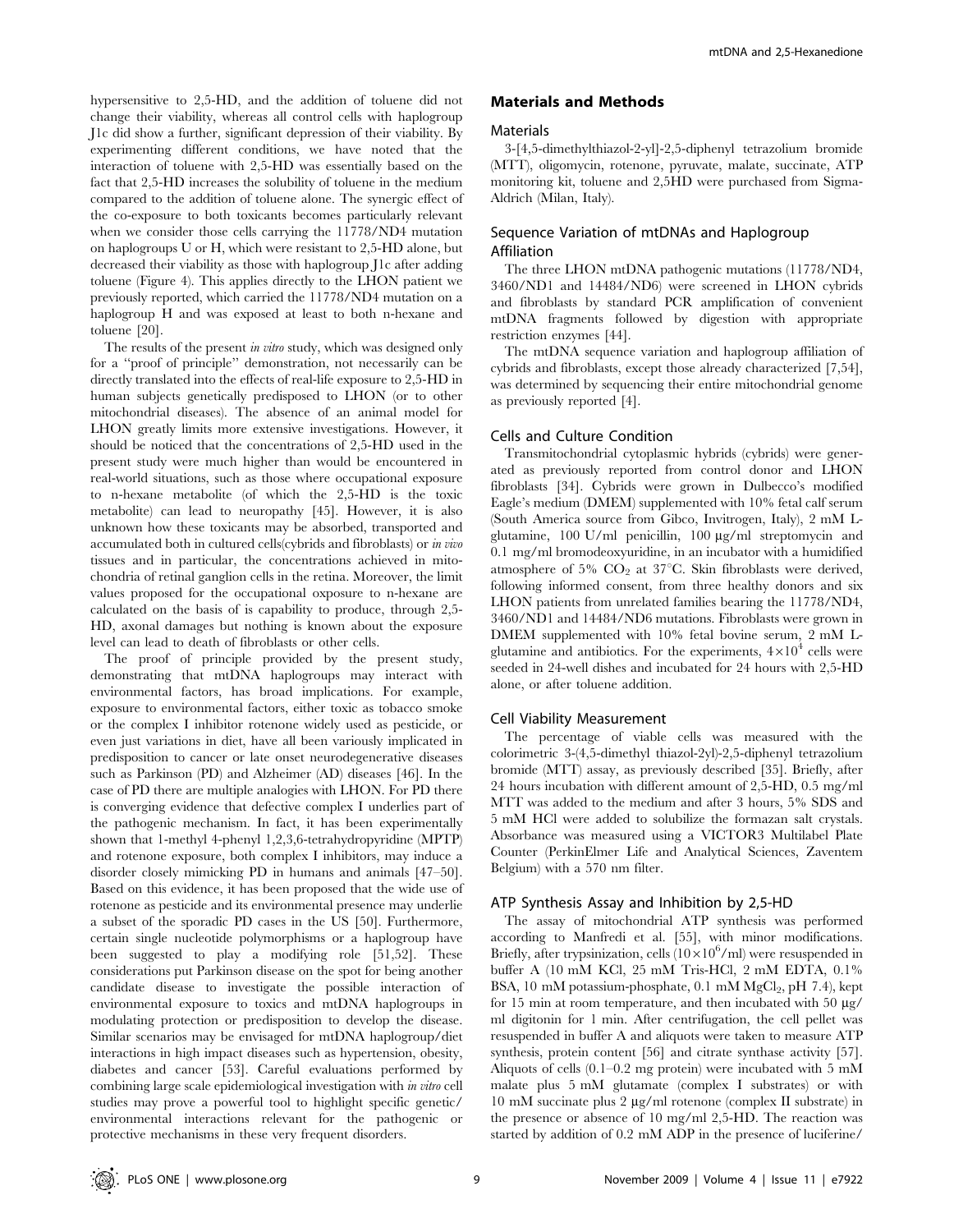luciferase, as detailed by the manufacturer's instructions, and chemiluminescence was determined as a function of time with a luminometer. After addition of  $10 \mu M$  oligomycin, the chemiluminescence signal was calibrated with an internal ATP standard. The residual activity of ATP synthesis after addition of 2,5-HD was expressed as percentage of the activity of untreated cells.

## Statistical Analysis

Data, expressed as means of at least three determinations $\pm$ SD, were analyzed using One Way ANOVA followed by the Holm-Sidak method. Values for each LHON cybrid cell line were analysed versus grouped values of all control cybrids using the Student's  $t$  test. P values $\leq 0.05$  were considered significant.

#### References

- 1. Carelli V, Ross-Cisneros FN, Sadun AA (2004) Mitochondrial dysfunction as a cause of optic neuropathies. Prog Retin Eye Res 23: 53–89.
- 2. Man PY, Turnbull DM, Chinnery PF (2002) Leber hereditary optic neuropathy. J Med Genet 39: 162–169.
- 3. Carelli V, Giordano C, d'Amati G (2003) Pathogenic expression of homoplasmic mtDNA mutations needs a complex nuclear-mitochondrial interaction. Trends Genet 19: 257–262.
- 4. Carelli V, Achilli A, Valentino ML, Rengo C, Semino O, et al. (2006) Haplogroup effects and recombination of mitochondrial DNA: novel clues from the analysis of Leber hereditary optic neuropathy pedigrees. Am J Hum Genet 78: 564–574.
- 5. Hudson G, Carelli V, Spruijt L, Gerards M, Mowbray C, et al. (2007) Clinical expression of Leber hereditary optic neuropathy is affected by the mitochondrial DNA-haplogroup background. Am J Hum Genet 81: 228–233.
- 6. Acin-Perez R, Bayona-Bafaluy MP, Fernandez-Silva P, Moreno-Loshuertos R, Perez-Martos A, et al. (2004) Respiratory complex III is required to maintain complex I in mammalian mitochondria. Mol Cell 13: 805–815.
- 7. Pello R, Martin MA, Carelli V, Nijtmans LG, Achilli A, et al. (2008) Mitochondrial DNA background modulates the assembly kinetics of OXPHOS complexes in a cellular model of mitochondrial disease. Hum Mol Genet 17: 4001–4011.
- 8. Carelli V, Vergani L, Bernazzi B, Zampieron C, Bucchi L, et al. (2002) Respiratory function in cybrid cell lines carrying European mtDNA haplogroups: implications for Leber's hereditary optic neuropathy. Biochim Biophys Acta 1588: 7–14.
- 9. Moreno-Loshuertos R, Acin-Perez R, Fernandez-Silva P, Movilla N, Perez-Martos A, et al. (2006) Differences in reactive oxygen species production explain the phenotypes associated with common mouse mitochondrial DNA variants. Nat Genet 38: 1261–1268.
- 10. Suissa S, Wang Z, Poole J, Wittkopp S, Feder J, et al. (2009) Ancient mtDNA genetic variants modulate mtDNA transcription and replication. PLoS Genet 5: e1000474
- 11. Hudson G, Keers S, Yu Wai Man P, Griffiths P, Huoponen K, et al. (2005) Identification of an X-chromosomal locus and haplotype modulating the phenotype of a mitochondrial DNA disorder. Am J Hum Genet 77: 1086–1091.
- 12. Shankar SP, Fingert JH, Carelli V, Valentino ML, King TM, et al. (2008) Evidence for a novel X-linked modifier locus for Leber hereditary optic neuropathy. Ophthalmic Genet 29: 17–24.
- 13. Tsao K, Aitken PA, Johns DR (1999) Smoking as an aetiological factor in a pedigree with Leber's hereditary optic neuropathy. Br J Ophthalmol 83: 577–581.
- 14. Kerrison JB, Miller NR, Hsu F, Beaty TH, Maumenee IH, et al. (2000) A casecontrol study of tobacco and alcohol consumption in Leber hereditary optic neuropathy. Am J Ophthalmol 130: 803–812.
- 15. Sadun AA, Carelli V, Salomao SR, Berezovsky A, Quiros PA, et al. (2003) Extensive investigation of a large Brazilian pedigree of 11778/haplogroup J Leber hereditary optic neuropathy. Am J Ophthalmol 136: 231–238.
- 16. Carelli V, Ross-Cisneros FN, Sadun AA (2002) Optic nerve degeneration and mitochondrial dysfunction: genetic and acquired optic neuropathies. Neurochem Int 40: 573–584.
- 17. Cullom ME, Heher KL, Miller NR, Savino PJ, Johns DR (1993) Leber's hereditary optic neuropathy masquerading as tobacco-alcohol amblyopia. Arch Ophthalmol 111: 1482–1485.
- 18. Kirkman MA, Yu-Wai-Man P, Korsten A, Leonhardt M, Dimitriadis K, et al. (2009) Gene-environment interactions in Leber hereditary optic neuropathy. Brain 132: 2317–2326.
- 19. Sanchez RN, Smith AJ, Carelli V, Sadun AA, Keltner JL (2006) Leber hereditary optic neuropathy possibly triggered by exposure to tire fire. J Neuroophthalmol 26: 268–272.
- 20. Carelli V, Franceschini F, Venturi S, Barboni P, Savini G, et al. (2007) Grand rounds: could occupational exposure to n-hexane and other solvents precipitate visual failure in Leber hereditary optic neuropathy? Environ Health Perspect 115: 113–115.

# Acknowledgments

We thank Dr. A. Martinuzzi and Dr. A.H.V. Schapira for kindly providing cybrid cell lines. We also thank Dr. R. Liguori and Dr. V. Donadio at the Department of Neurological Sciences for kindly performing the skin biopsies. We are deeply indebted to all LHON patients and their families for participating in this project.

## Author Contributions

Conceived and designed the experiments: AG SM VC. Performed the experiments: AG AMP CZ SV AB LI MP AA AT. Analyzed the data: AG AMP SM AB LI MP AA AT MR VC. Contributed reagents/materials/ analysis tools: AG AT MR VC. Wrote the paper: AG SM AT MR VC.

- 21. Meadows R, Verghese A (1996) Medical complications of glue sniffing. South Med J 89: 455–462.
- 22. Maruff P, Burns CB, Tyler P, Currie BJ, Currie J (1998) Neurological and cognitive abnormalities associated with chronic petrol sniffing. Brain 121 (Pt 10): 1903–1917.
- 23. Raitta C, Seppalainen AN, Huuskonen MS (1978) N-hexane maculopathy in industrial workers. Albrecht Von Graefes Arch Klin Exp Ophthalmol 209: 99–110.
- 24. Gobba F, Cavalleri A (2003) Color vision impairment in workers exposed to neurotoxic chemicals. Neurotoxicology 24: 693–702.
- 25. Ogawa Y, Takatsuki R, Uema T, Seki Y, Hiramatsu K, et al. (1988) Acute optic neuropathy induced by thinner sniffing: inhalation of mixed organic solvent containing methyl alcohol and methyl acetate. Ind Health 26: 239–244.
- 26. Williams DM (1988) Hearing loss in a glue sniffer. J Otolaryngol 17: 321– 324.
- 27. Kiyokawa M, Mizota A, Takasoh M, Adachi-Usami E (1999) Pattern visual evoked cortical potentials in patients with toxic optic neuropathy caused by toluene abuse. Jpn J Ophthalmol 43: 438–442.
- 28. Spencer PS, Schaumburg HH (1985) Organic solvent neurotoxicity. Facts and research needs. Scand J Work Environ Health 11 Suppl 1: 53–60.
- 29. Spencer PS, Schaumburg HH (1978) Distal axonopathy: one common type of neurotoxic lesion. Environ Health Perspect 26: 97–105.
- 30. Canton M, Gennari F, Luvisetto S, Azzone GF (1996) The nature of uncoupling by n-hexane, 1-hexanethiol and 1-hexanol in rat liver mitochondria. Biochim Biophys Acta 1274: 39–47.
- 31. Zhao W, Misumi J, Yasui T, Aoki K, Kimura T (1998) Relationship between 2,5-hexanedione concentrations in nerve, serum, and urine alone or under cotreatment with different doses of methyl ethyl ketone, acetone, and toluene. Neurochem Res 23: 837–843.
- 32. Takeuchi Y, Hisanaga N, Ono Y, Shibata E, Saito I, et al. (1993) Modification of metabolism and neurotoxicity of hexane by co-exposure of toluene. Int Arch Occup Environ Health 65: S227–230.
- 33. Perbellini L, Leone R, Fracasso ME, Brugnone F, Venturini MS (1982) Metabolic interaction between n-hexane and toluene in vivo and in vitro. Int Arch Occup Environ Health 50: 351–358.
- 34. King MP, Attardi G (1996) Isolation of human cell lines lacking mitochondrial DNA. Methods Enzymol 264: 304–313.
- 35. Ghelli A, Zanna C, Porcelli AM, Schapira AH, Martinuzzi A, et al. (2003) Leber's hereditary optic neuropathy (LHON) pathogenic mutations induce mitochondrial-dependent apoptotic death in transmitochondrial cells incubated with galactose medium. J Biol Chem 278: 4145–4150.
- 36. Floreani M, Napoli E, Martinuzzi A, Pantano G, De Riva V, et al. (2005) Antioxidant defences in cybrids harboring mtDNA mutations associated with Leber's hereditary optic neuropathy. FEBS J 272: 1124–1135.
- 37. Zanna C, Ghelli A, Porcelli AM, Martinuzzi A, Carelli V, et al. (2005) Caspaseindependent death of Leber's hereditary optic neuropathy cybrids is driven by energetic failure and mediated by AIF and Endonuclease G. Apoptosis 10: 997–1007.
- 38. Ghelli A, Porcelli AM, Zanna C, Martinuzzi A, Carelli V, et al. (2008) Protection against oxidant-induced apoptosis by exogenous glutathione in Leber hereditary optic neuropathy cybrids. Invest Ophthalmol Vis Sci 49: 671–676.
- 39. Danielson SR, Carelli V, Tan G, Martinuzzi A, Schapira AH, et al. (2005) Isolation of transcriptomal changes attributable to LHON mutations and the cybridization process. Brain 128: 1026–1037.
- 40. Roubertoux PL, Sluyter F, Carlier M, Marcet B, Maarouf-Veray F, et al. (2003) Mitochondrial DNA modifies cognition in interaction with the nuclear genome and age in mice. Nat Genet 35: 65–69.
- 41. Blier PU, Dufresne F, Burton RS (2001) Natural selection and the evolution of mtDNA-encoded peptides: evidence for intergenomic co-adaptation. Trends Genet 17: 400–406.
- 42. Medrano CJ, LoPachin RM (1989) Effects of acrylamide and 2,5-hexanedione on brain mitochondrial respiration. Neurotoxicology 10: 249–255.